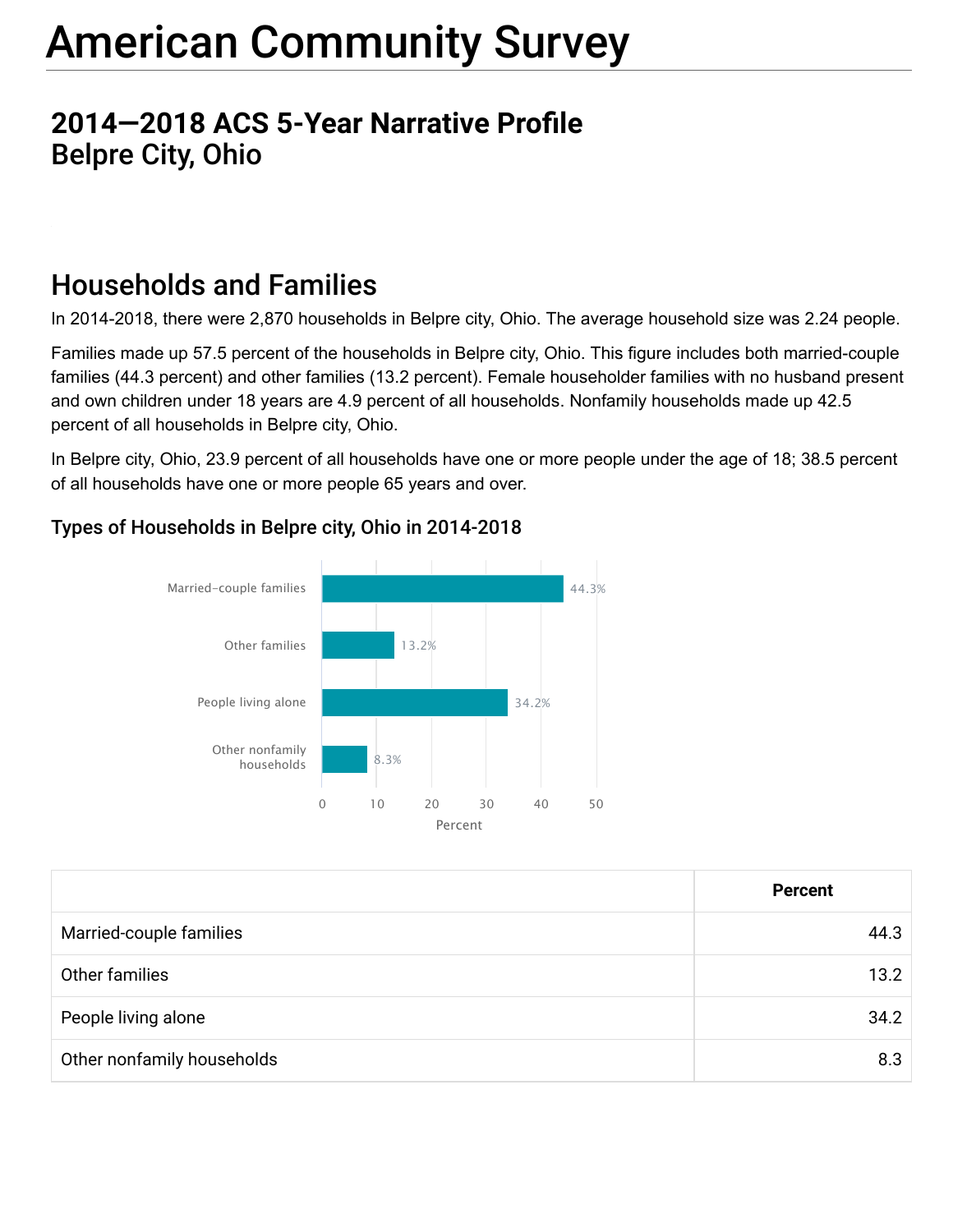#### Marital status

Among persons 15 and older, 52.1 percent of males and 48.3 percent of females are currently married.

| <b>Population 15 years and over</b> | <b>Males</b> | <b>Females</b> |
|-------------------------------------|--------------|----------------|
| Never married                       | 31.7         | 21.3           |
| Now married, except separated       | 52.1         | 48.3           |
| Separated                           | 0.5          | 1.4            |
| Widowed                             | 4.7          | 8.6            |
| <b>Divorced</b>                     | 11.0         | 20.4           |

#### Grandparents and grandchildren

In Belpre city, Ohio, 232 grandparents lived with their grandchildren under 18 years old. Of those grandparents, 9.5 percent were responsible for the basic needs of their grandchildren.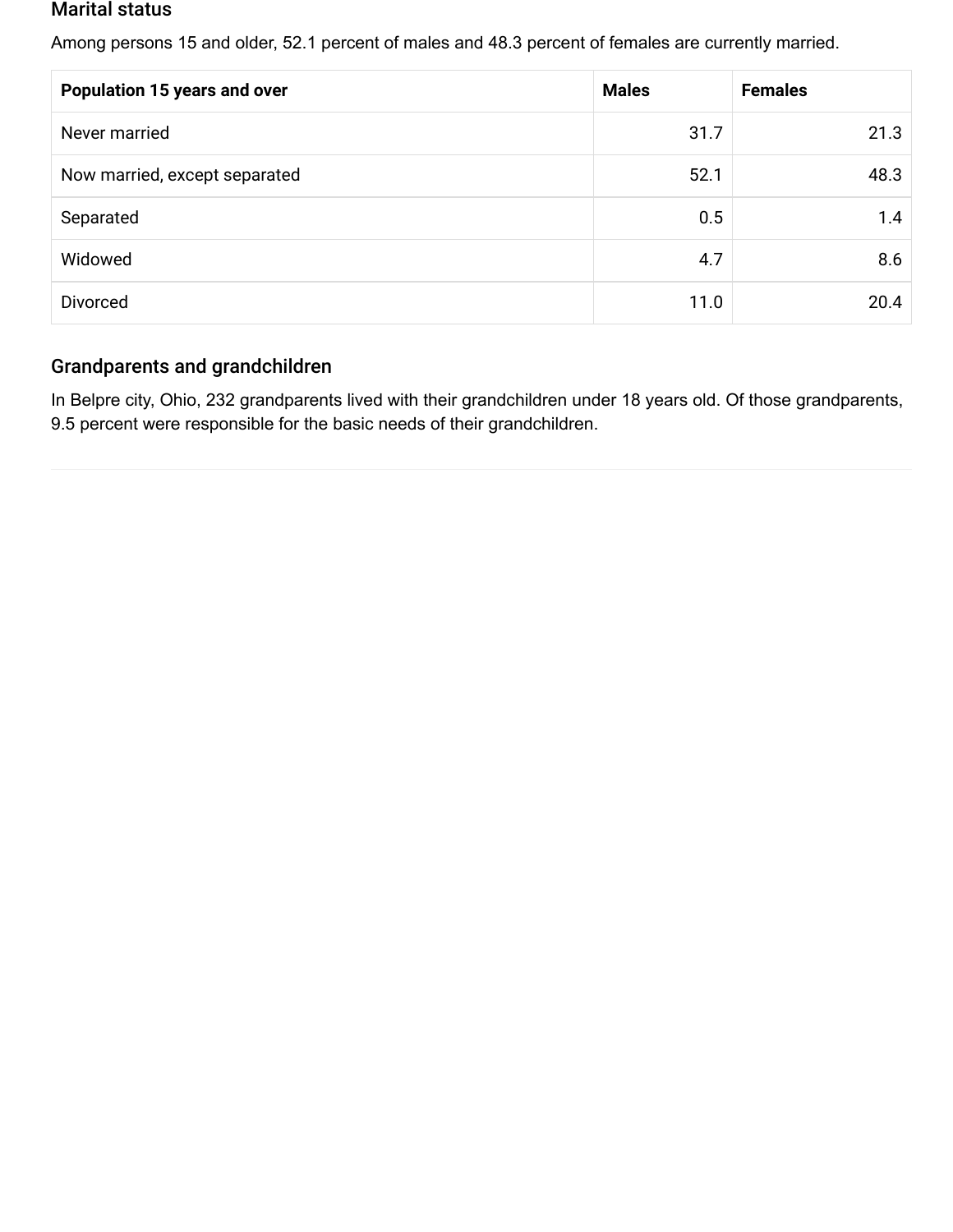## Nativity and Foreign Born

In 2014-2018, an estimated 97.8 percent of the people living in Belpre city, Ohio were U.S. natives. 31.2 percent of the Belpre city, Ohio population were living in the state where they were born.

Approximately 2.2 percent of Belpre city, Ohio residents in 2014-2018 were foreign-born. 82.7 percent of foreign born were naturalized U.S. citizens and an estimated 82.7 percent entered the country before the year 2010.

Foreign-born residents of Belpre city, Ohio come from different parts of the world. The bar graph below displays the percentage of foreign born from each world region of birth in 2014-2018 for Belpre city, Ohio.



#### Region of Birth for the Foreign-Born Population in Belpre city, Ohio in 2014-2018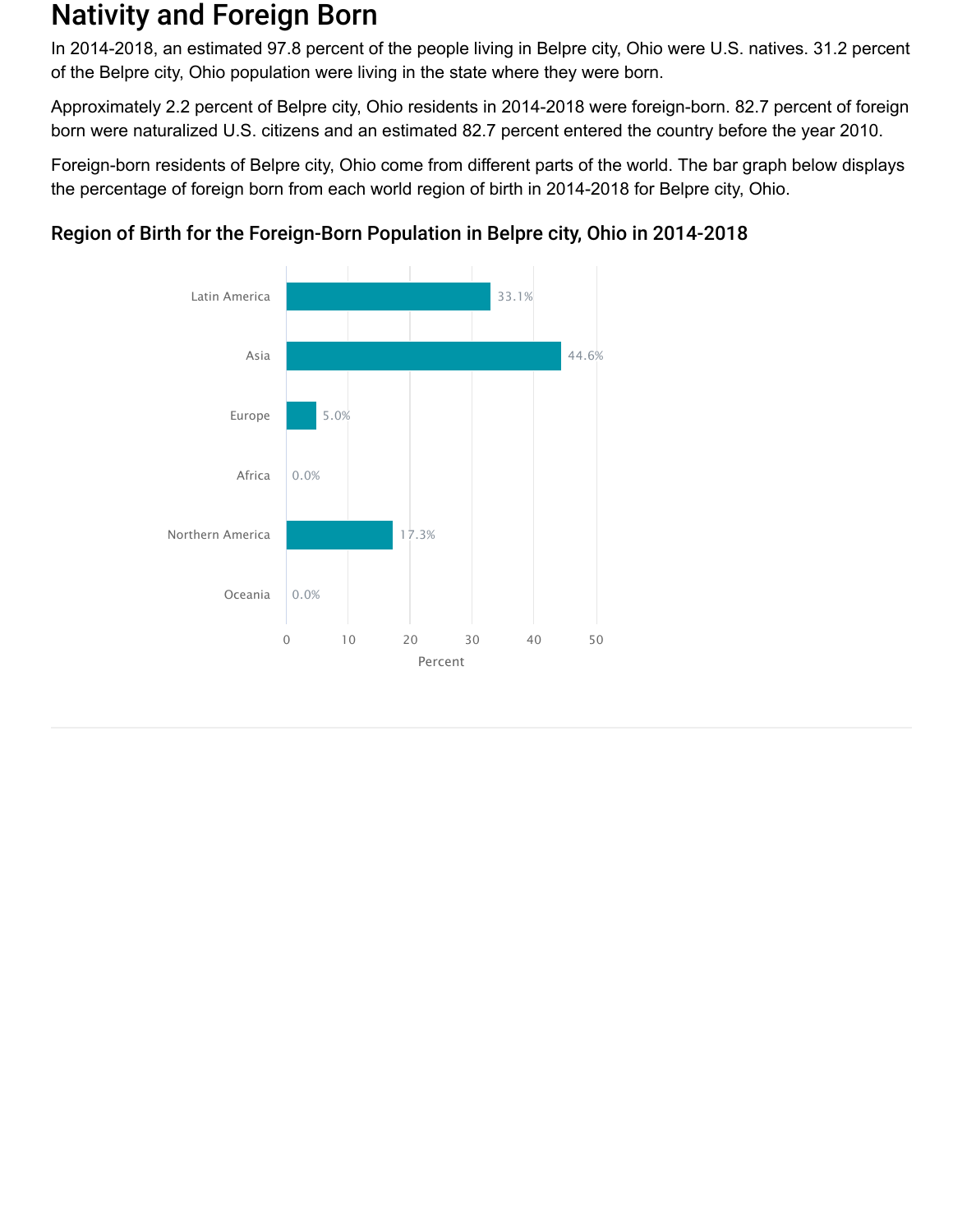## Language

Among people at least five years old living in Belpre city, Ohio in 2014-2018, 4.4 percent spoke a language other than English at home. Spanish was spoken by 3.4 percent of people at least five years old; 1.4 percent reported that they did not speak English "very well."

#### Percent of the Population 5 years and over who Speak a Language other than English in Belpre city, Ohio in 2014-2018

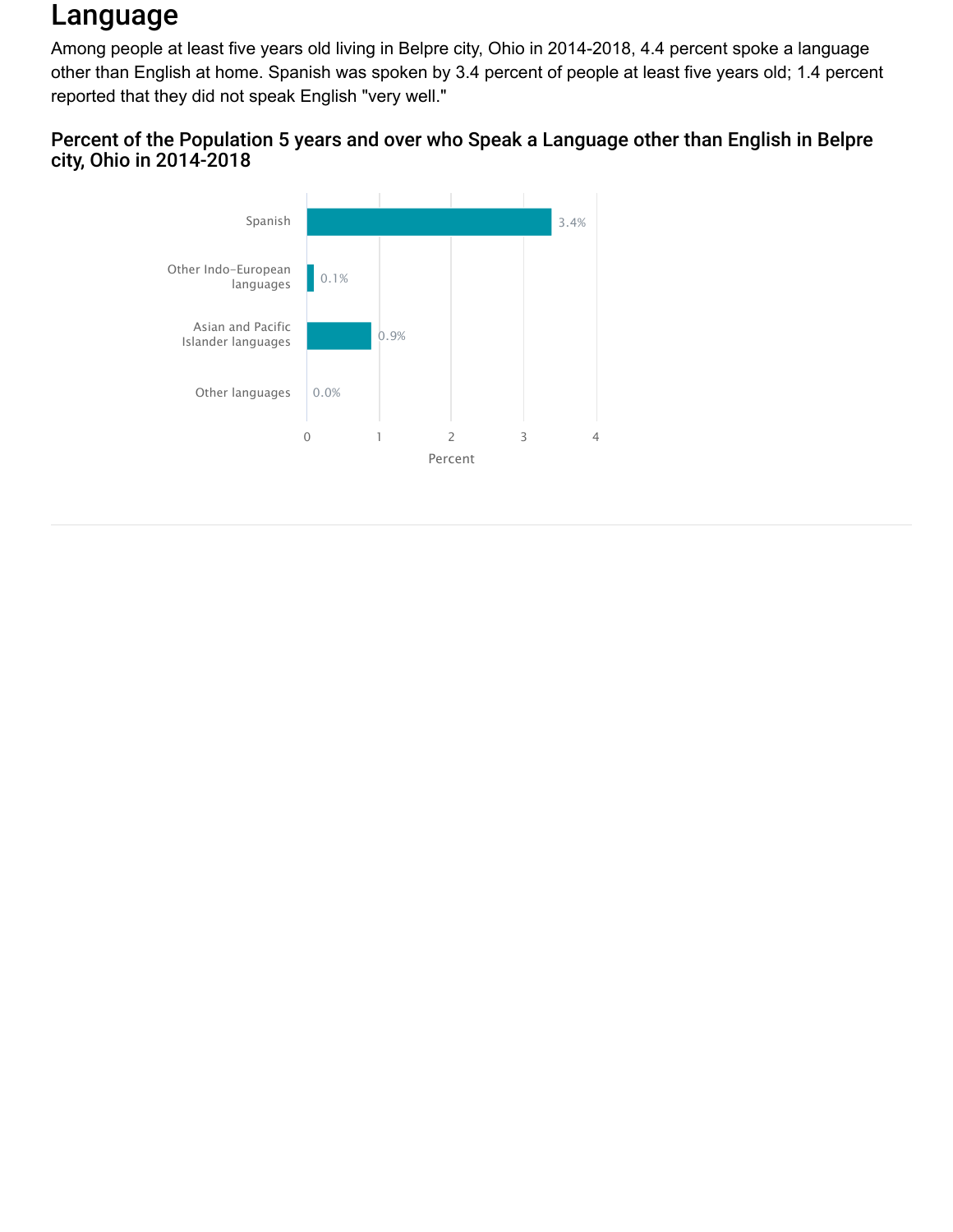## Geographic Mobility

In 2014-2018, 89.8 percent of the people at least one year old living in Belpre city, Ohio were living in the same residence one year earlier.

#### Geographic Mobility of Residents of Belpre city, Ohio in 2014-2018

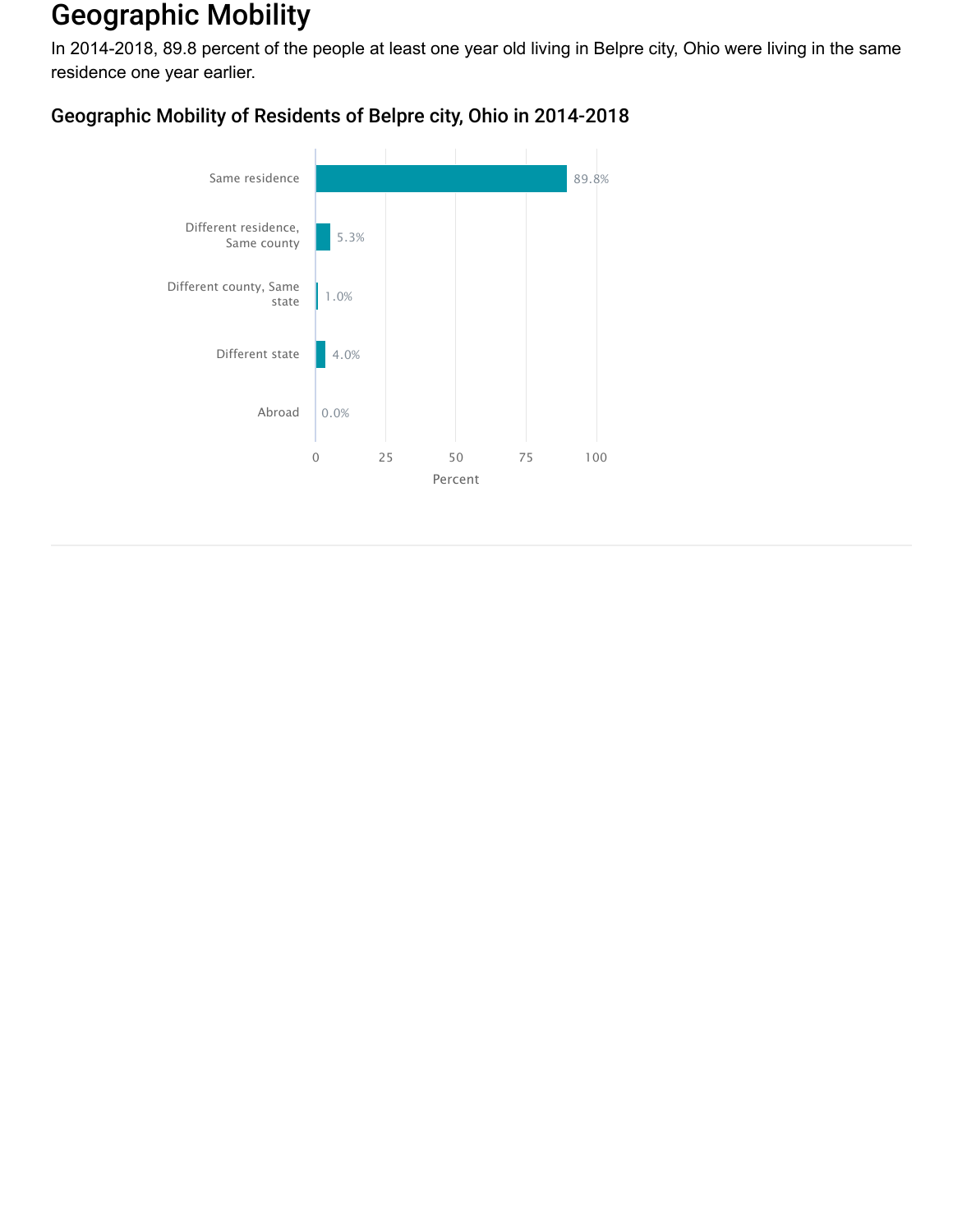## Education

In 2014-2018, 89.9 percent of people 25 years and over had at least graduated from high school and 15.2 percent had a bachelor's degree or higher. An estimated 10.1 percent did not complete high school.

The total school enrollment in Belpre city, Ohio was 995 in 2014-2018. Nursery school enrollment was 71 and kindergarten through 12th grade enrollment was 745. College or graduate school enrollment was 179.

#### Educational Attainment of People in Belpre city, Ohio in 2014-2018

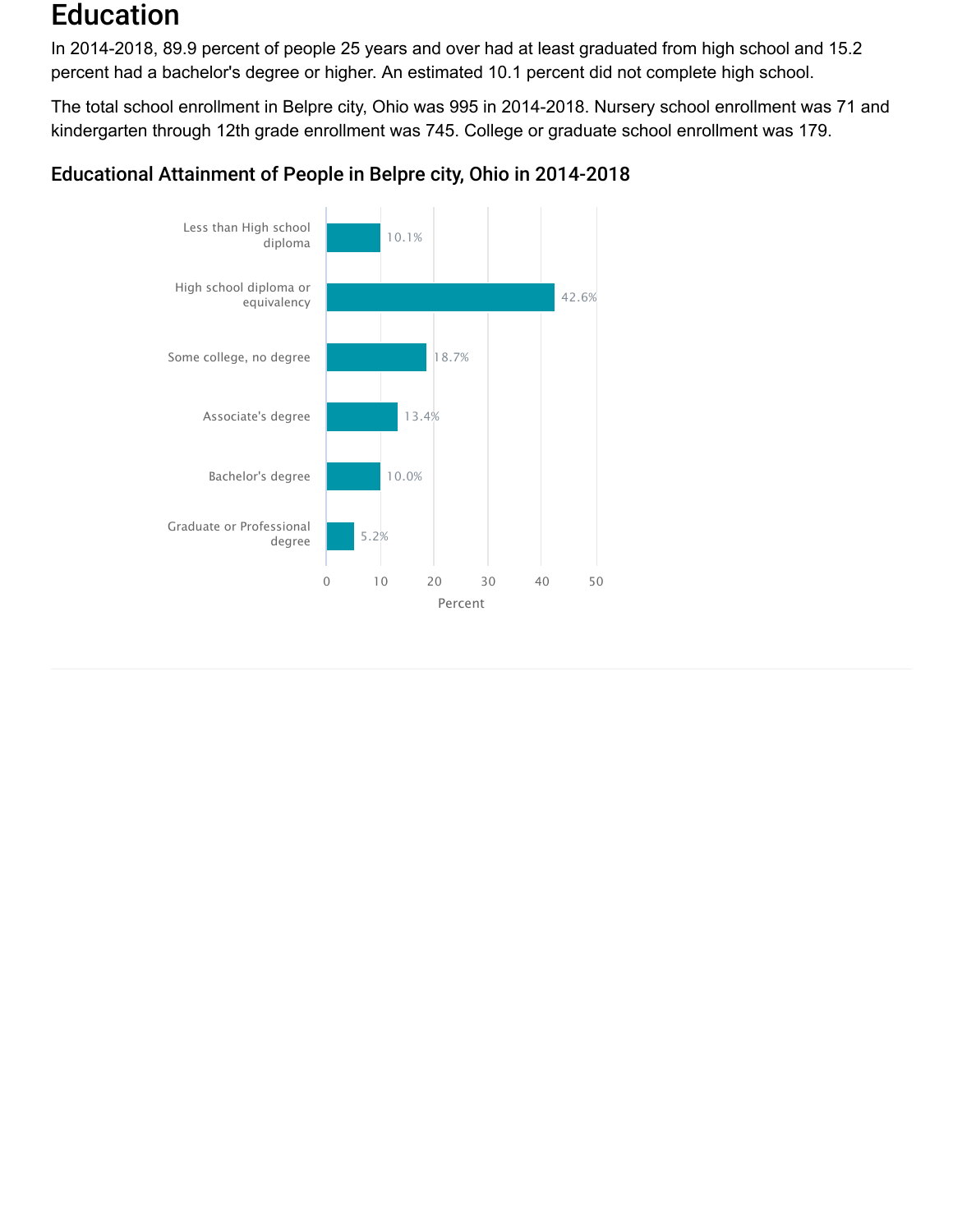## **Disability**

In Belpre city, Ohio, among the civilian noninstitutionalized population in 2014-2018, 21.7 percent reported a disability. The likelihood of having a disability varied by age - from 5.6 percent of people under 18 years old, to 17.7 percent of people 18 to 64 years old, and to 45.2 percent of those 65 and over.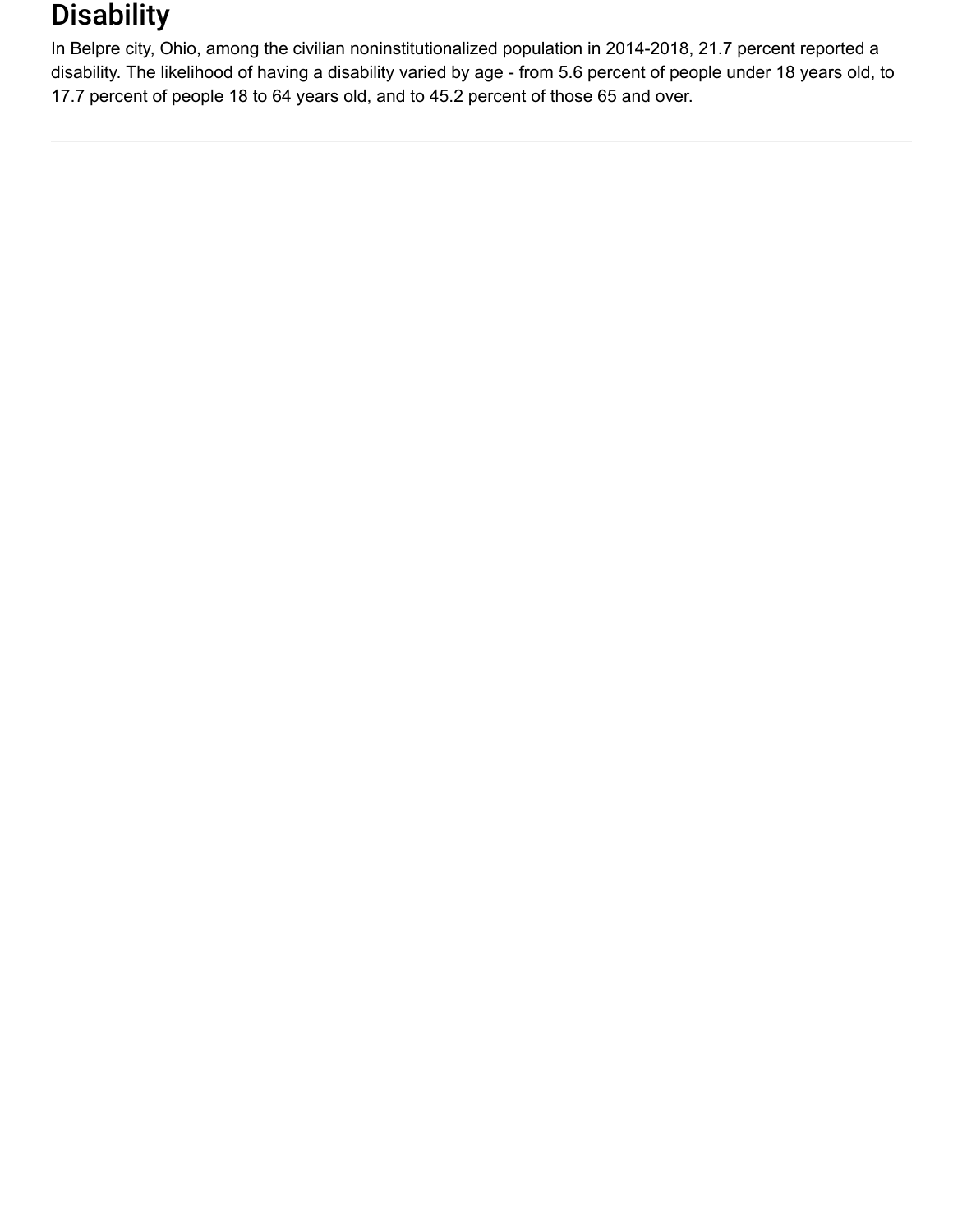## Employment Status and Type of Employer

In Belpre city, Ohio, 49.7 percent of the population 16 and over were employed; 48.2 percent were not currently in the labor force.

An estimated 80.4 percent of the people employed were private wage and salary workers; 13.9 percent were federal, state, or local government workers; and 5.4 percent were self-employed in their own (not incorporated) business.

| <b>Class of worker</b>                                 | <b>Number</b> | <b>Percent</b> |
|--------------------------------------------------------|---------------|----------------|
| Private wage and salary workers                        | 2,150         | 80.4           |
| Federal, state, or local government workers            | 371           | 13.9           |
| Self-employed workers in own not incorporated business | 144           | 5.4            |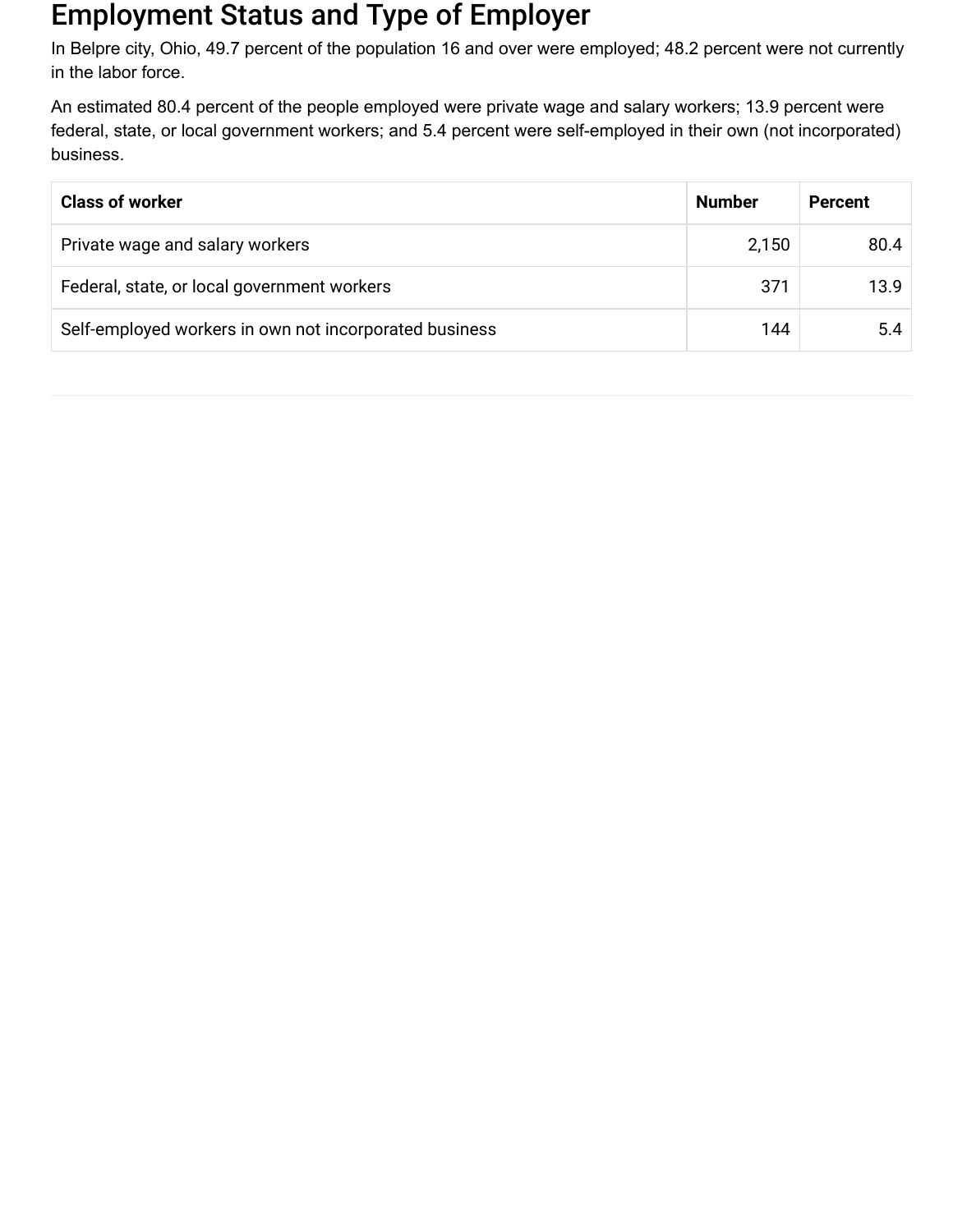## **Industries**

In 2014-2018, the civilian employed population 16 years and older in Belpre city, Ohio worked in the following industries:

Percent by Industry in Belpre city, Ohio in 2014-2018

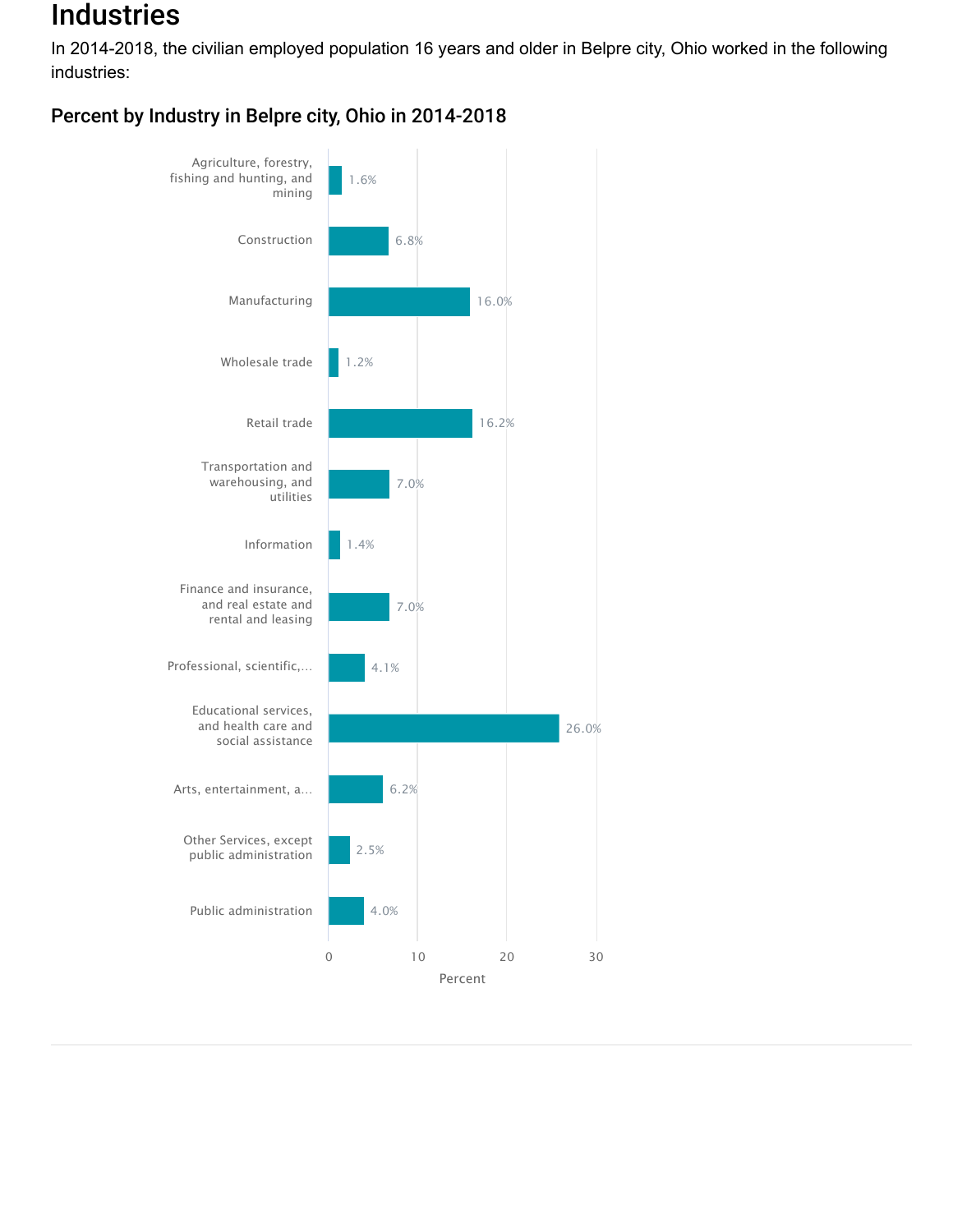## **Occupations**

Occupations for the Civilian Employed Population 16 Years and over in Belpre city, Ohio in 2014- 2018

| Civilian employed population 16 years and over               | <b>Number</b> | <b>Percent</b> |
|--------------------------------------------------------------|---------------|----------------|
| Management, business, sciences, and arts occupations         | 813           | 30.4           |
| Service occupations                                          | 385           | 14.4           |
| Sales and office occupations                                 | 749           | 28.0           |
| Natural resources, construction, and maintenance occupations | 290           | 10.8           |
| Production, transportation, and material moving occupations  | 437           | 16.3           |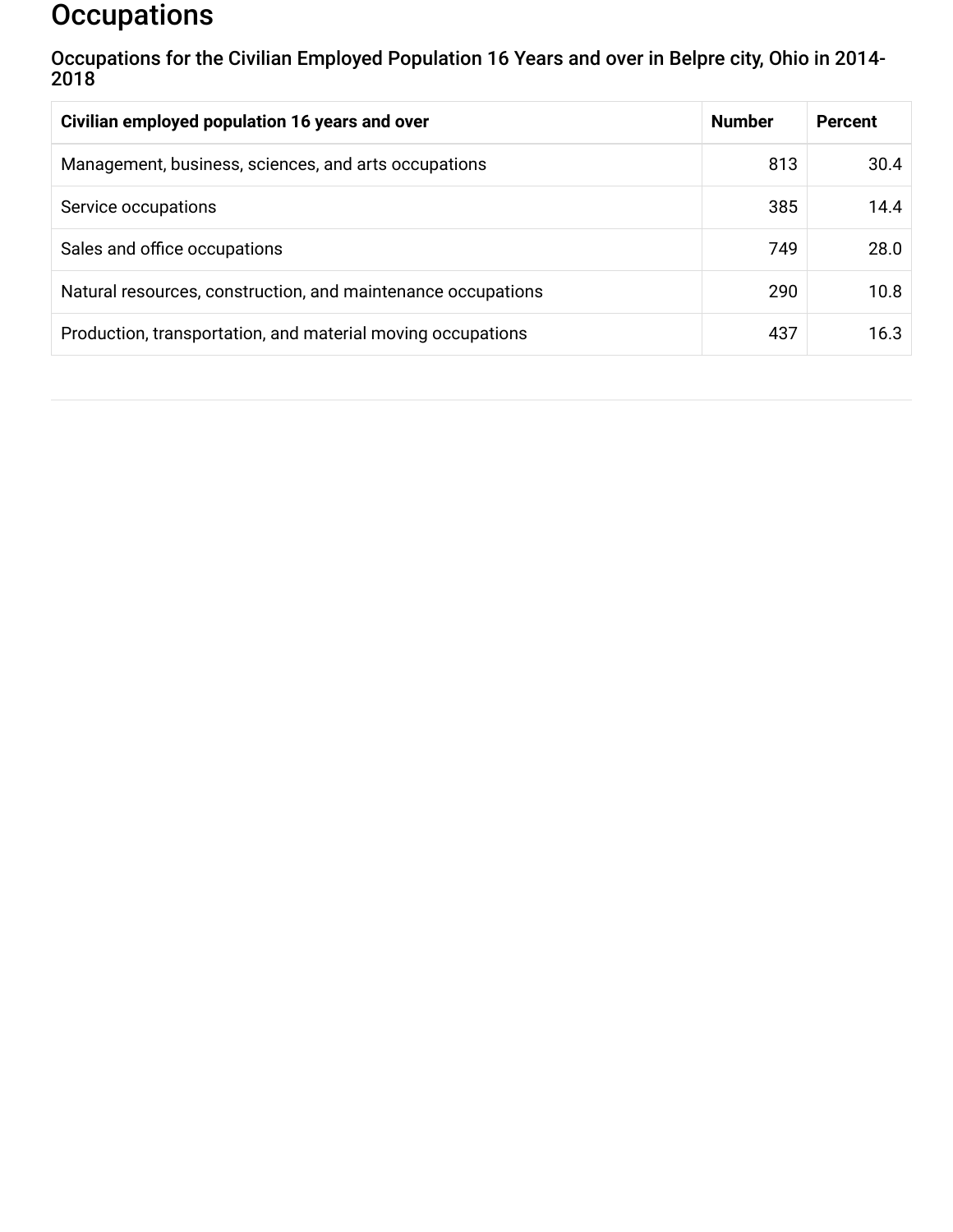## Commuting to Work

An estimated 84.5 percent of Belpre city, Ohio workers drove to work alone in 2014-2018, and 9.0 percent carpooled. Among those who commuted to work, it took them on average 24.6 minutes to get to work.

#### Percent of Workers 16 and over Commuting by Mode in Belpre city, Ohio in 2014-2018

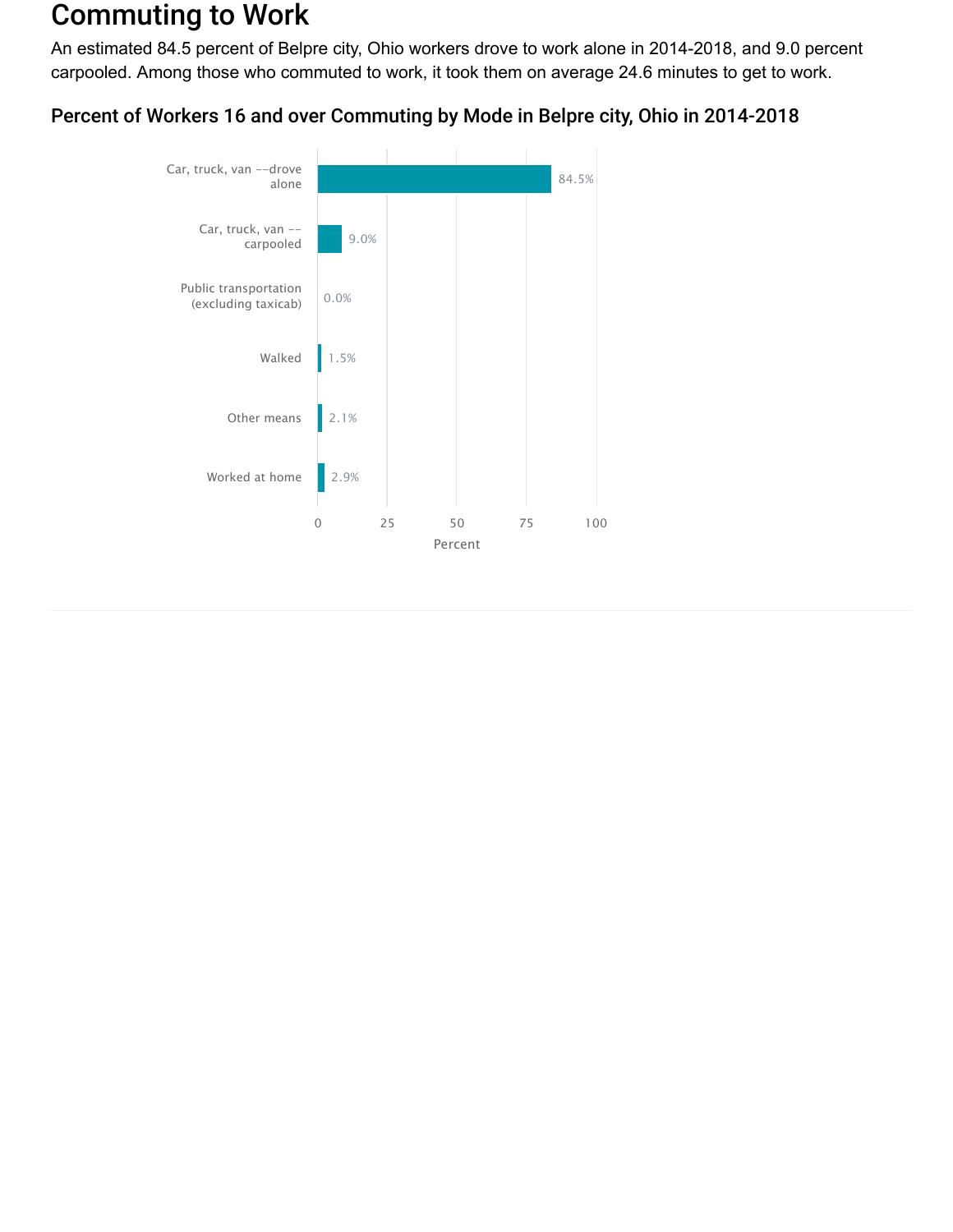## Income

The median income of households in Belpre city, Ohio was \$43,776. An estimated 8.2 percent of households had income below \$10,000 a year and 1.0 percent had income over \$200,000 or more.

#### Household Income in Belpre city, Ohio in 2014-2018

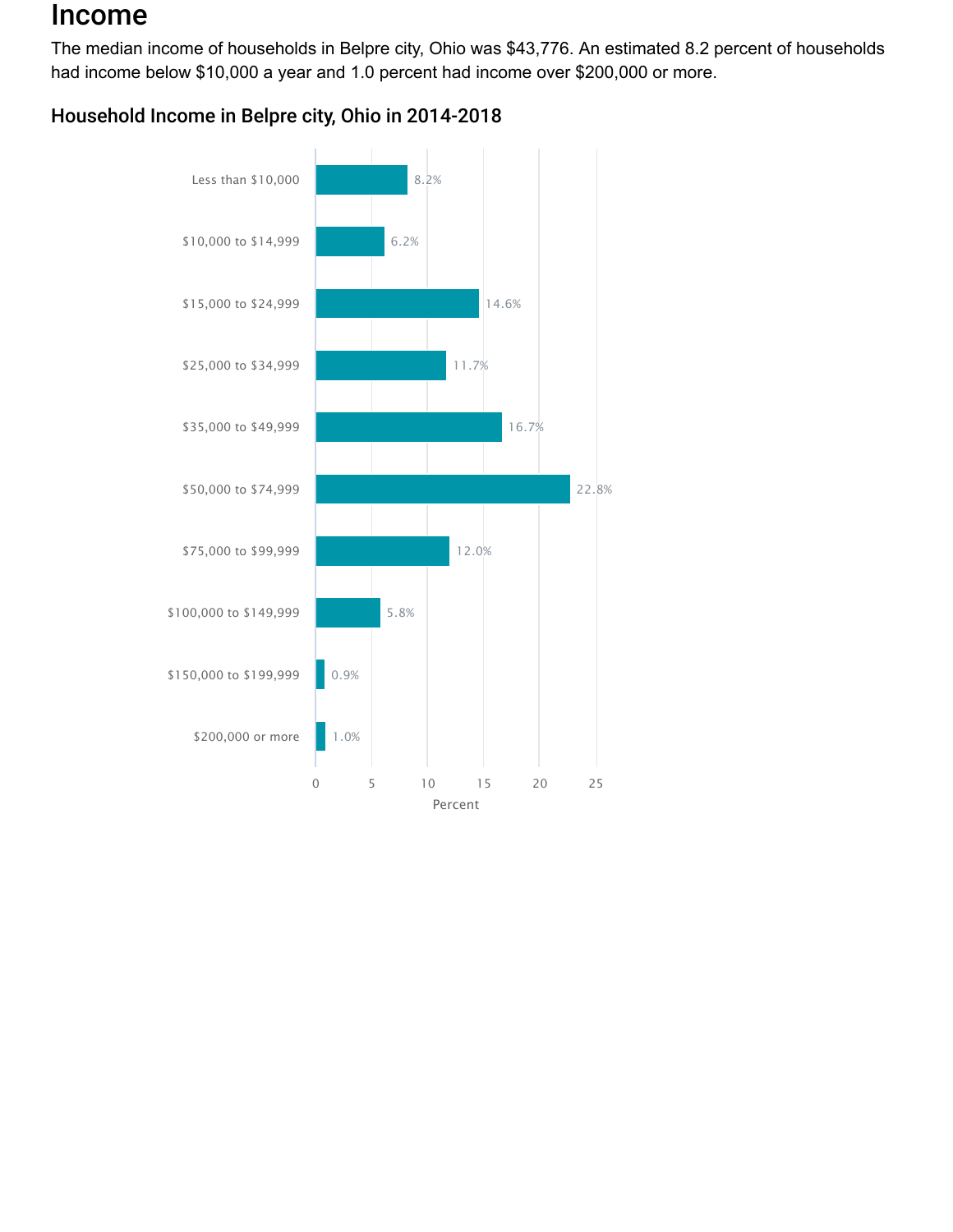Median earnings for full-time year-round workers was \$33,981. Male full-time year-round workers had median earnings of \$35,668. Female full-time year-round workers had median earnings of \$32,257.



Median Earnings for Full-Time Year-Round Workers by Sex in Belpre city, Ohio in 2014-2018

An estimated 67.2 percent of households received earnings. An estimated 44.5 percent of households received Social Security and an estimated 33.6 percent of households received retirement income other than Social Security. The average income from Social Security was \$18,169. These income sources are not mutually exclusive; that is, some households received income from more than one source.



#### Proportion of Households with Various Income Sources in Belpre city, Ohio in 2014-2018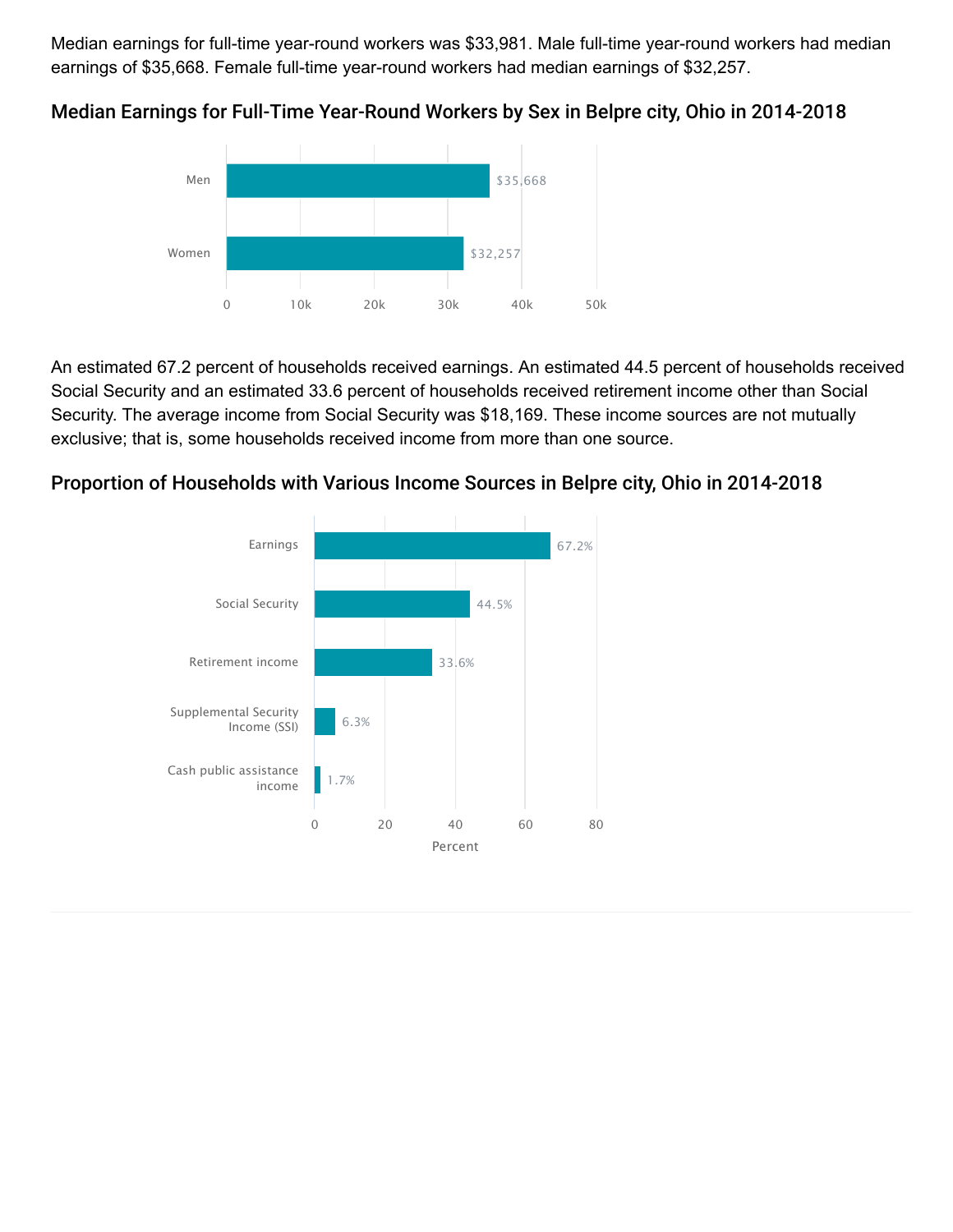### Poverty and Participation in Government Programs

In 2014-2018, 16.8 percent of people were in poverty. An estimated 17.2 percent of children under 18 were below the poverty level, compared with 10.0 percent of people 65 years old and over. An estimated 19.3 percent of people 18 to 64 years were below the poverty level.

#### Poverty Rates in Belpre city, Ohio in 2014-2018



In 2014-2018, 13.1 percent of households received SNAP (the Supplemental Nutrition Assistance Program). An estimated 45.9 percent of households that received SNAP had children under 18, and 35.3 percent of households that received SNAP had one or more people 60 years and over. An estimated 31.0 percent of all households receiving SNAP were families with a female householder and no husband present. An estimated 12.7 percent of households receiving SNAP had two or more workers in the past 12 months.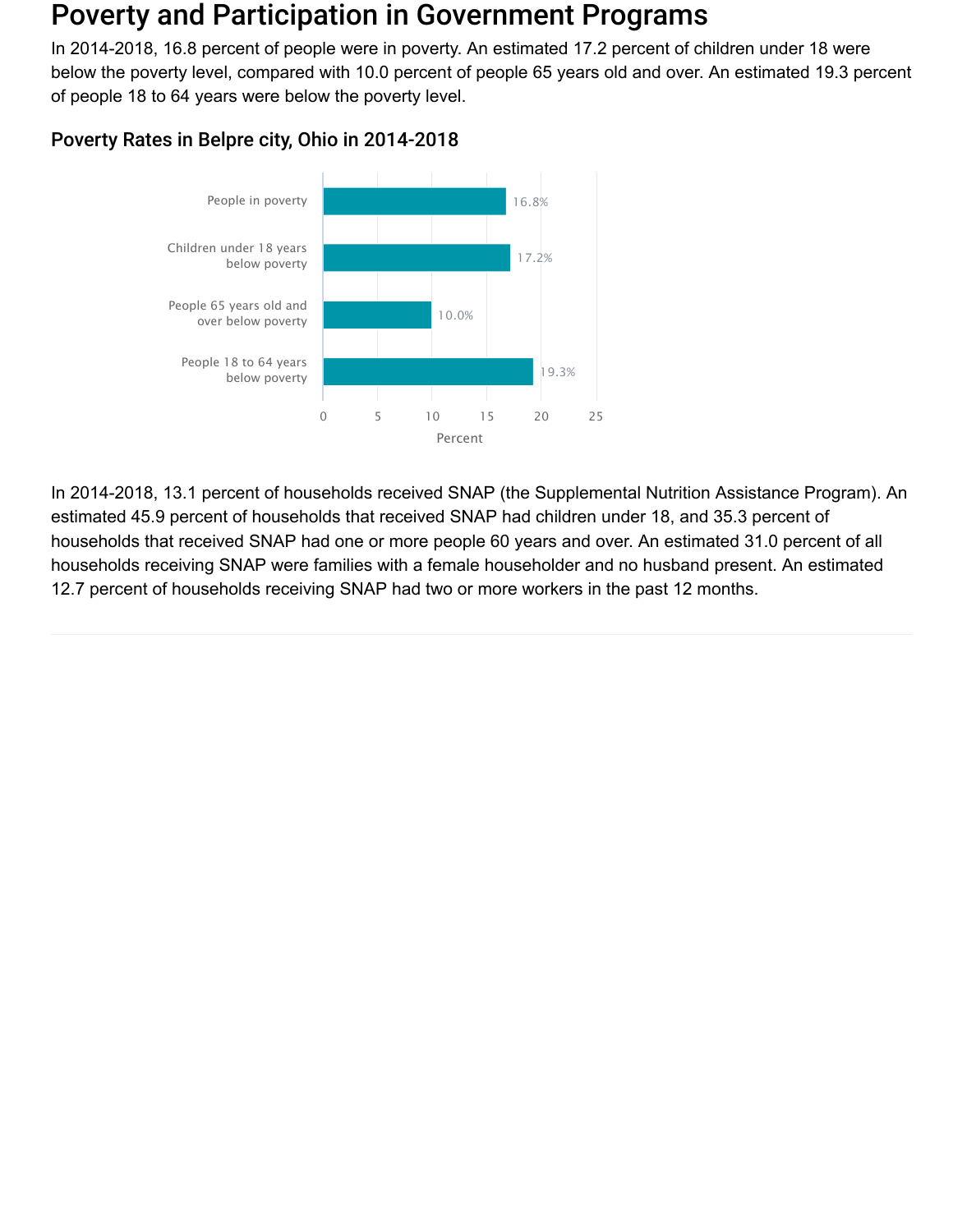# Health Insurance

Among the civilian noninstitutionalized population in Belpre city, Ohio in 2014-2018, 92.4 percent had health insurance coverage and 7.6 percent did not have health insurance coverage. Private coverage was 67.7 percent and government coverage was 45.7 percent, respectively. The percentage of children under the age of 19 with no health insurance coverage was 3.7 percent.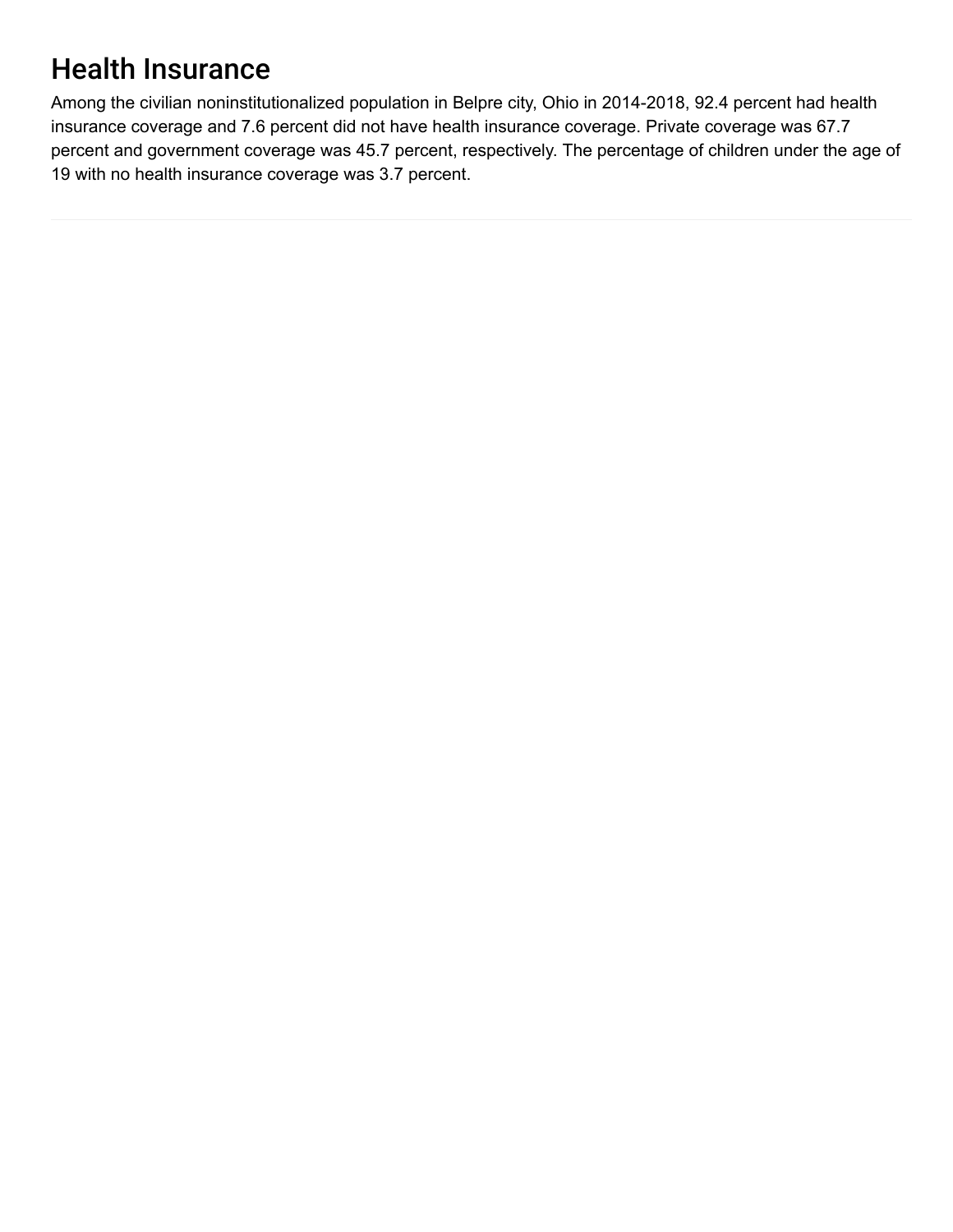# Population

In 2014-2018, Belpre city, Ohio had a total population of 6,422 – 3,399 (52.9 percent) females and 3,023 (47.1 percent) males. The median age was 44.6 years. An estimated 18.3 percent of the population was under 18 years, 32.4 percent was 18 to 44 years, 26.5 percent was 45 to 64 years, and 22.8 percent was 65 years and older.



#### Population by Age and Sex for Belpre city, Ohio in 2014-2018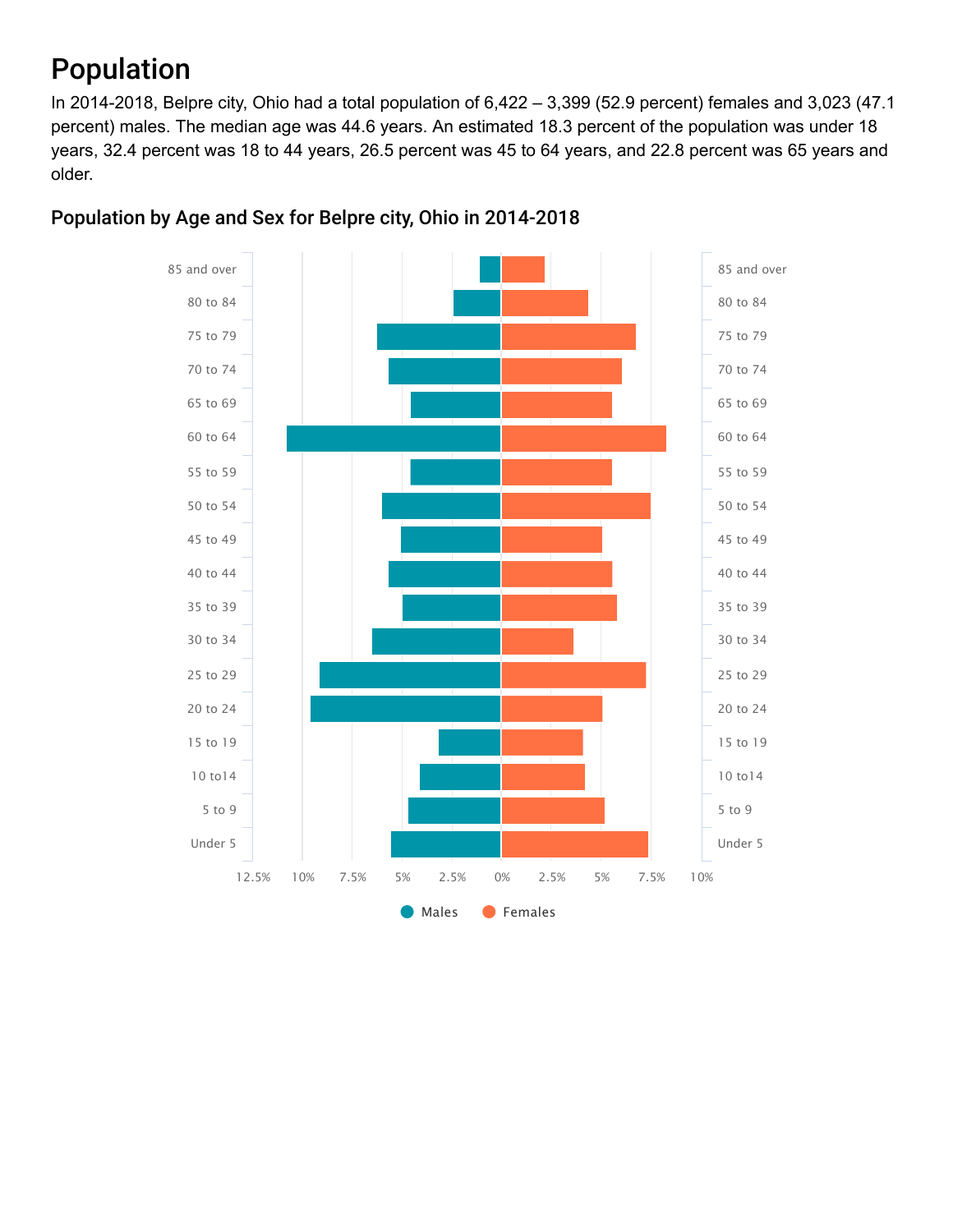#### Race and Hispanic origin

For people reporting one race alone, 89.7 percent were White; 3.2 percent were Black or African American; 0.2 percent were American Indian and Alaska Native; 1.0 percent were Asian; 0.0 percent were Native Hawaiian and Other Pacific Islander, and 2.6 percent were some other race. An estimated 3.3 percent reported two or more races. An estimated 2.1 percent of the people in Belpre city, Ohio were Hispanic. An estimated 89.7 percent of the people in Belpre city, Ohio were White non-Hispanic. People of Hispanic origin may be of any race.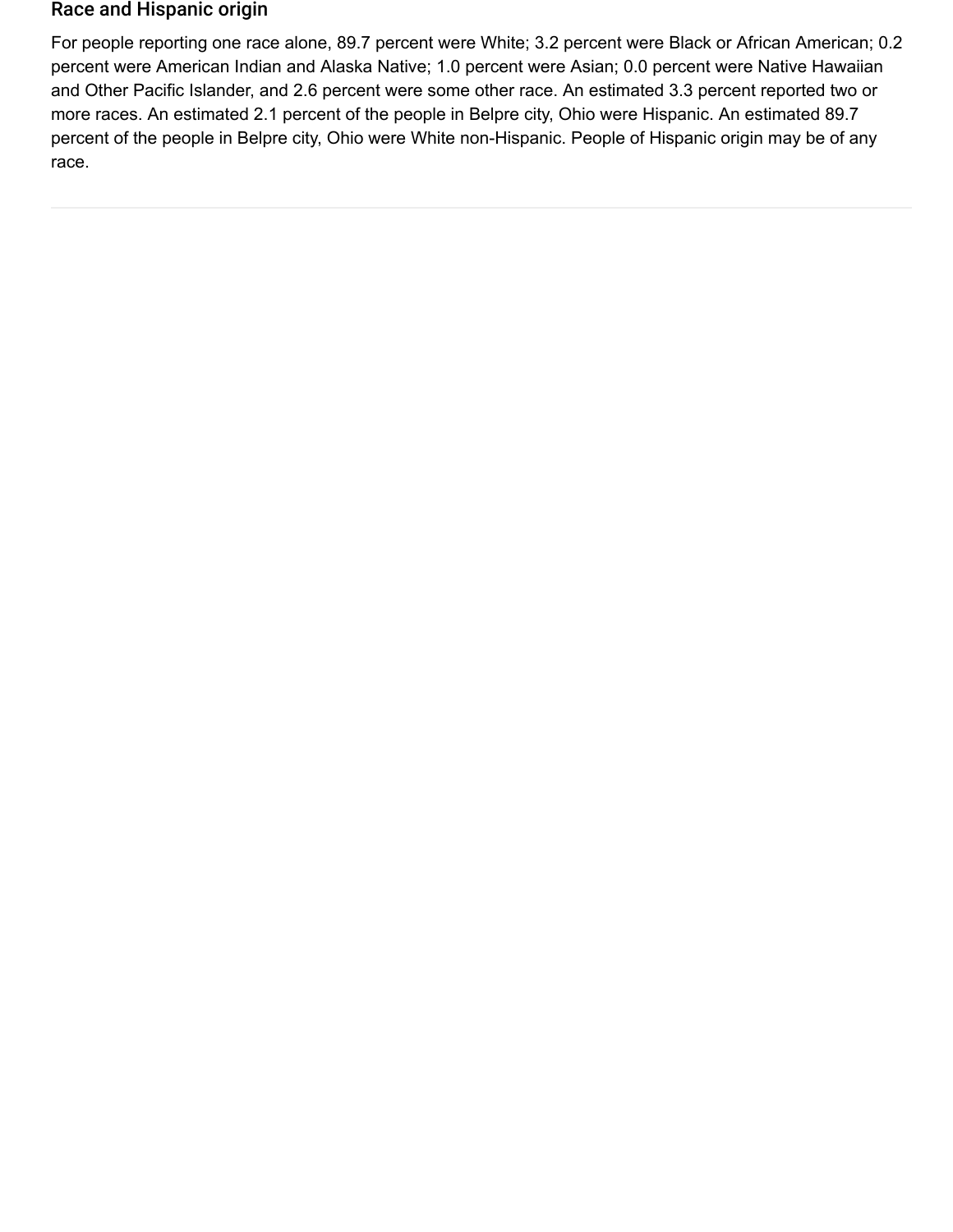# Housing Inventory Characteristics

In 2014-2018, Belpre city, Ohio had a total of 3,182 housing units. Of these housing units, 72.7 percent were single-family houses either not attached to any other structure or attached to one or more structures (commonly referred to as "townhouses" or "row houses"). 20.6 percent of the housing units were located in multi-unit structures, or those buildings that contained two or more apartments. 6.7 percent were mobile homes, while any remaining housing units were classified as "other," which included boats, recreational vehicles, vans, etc.



#### Types of Housing Units in Belpre city, Ohio in 2014-2018

2.9 percent of the housing inventory was comprised of houses built since 2010, while 13.3 percent of the houses were first built in 1939 or earlier. The median number of rooms in all housing units in Belpre city, Ohio was 5.8 rooms, and of these housing units 55.7 percent had three or more bedrooms.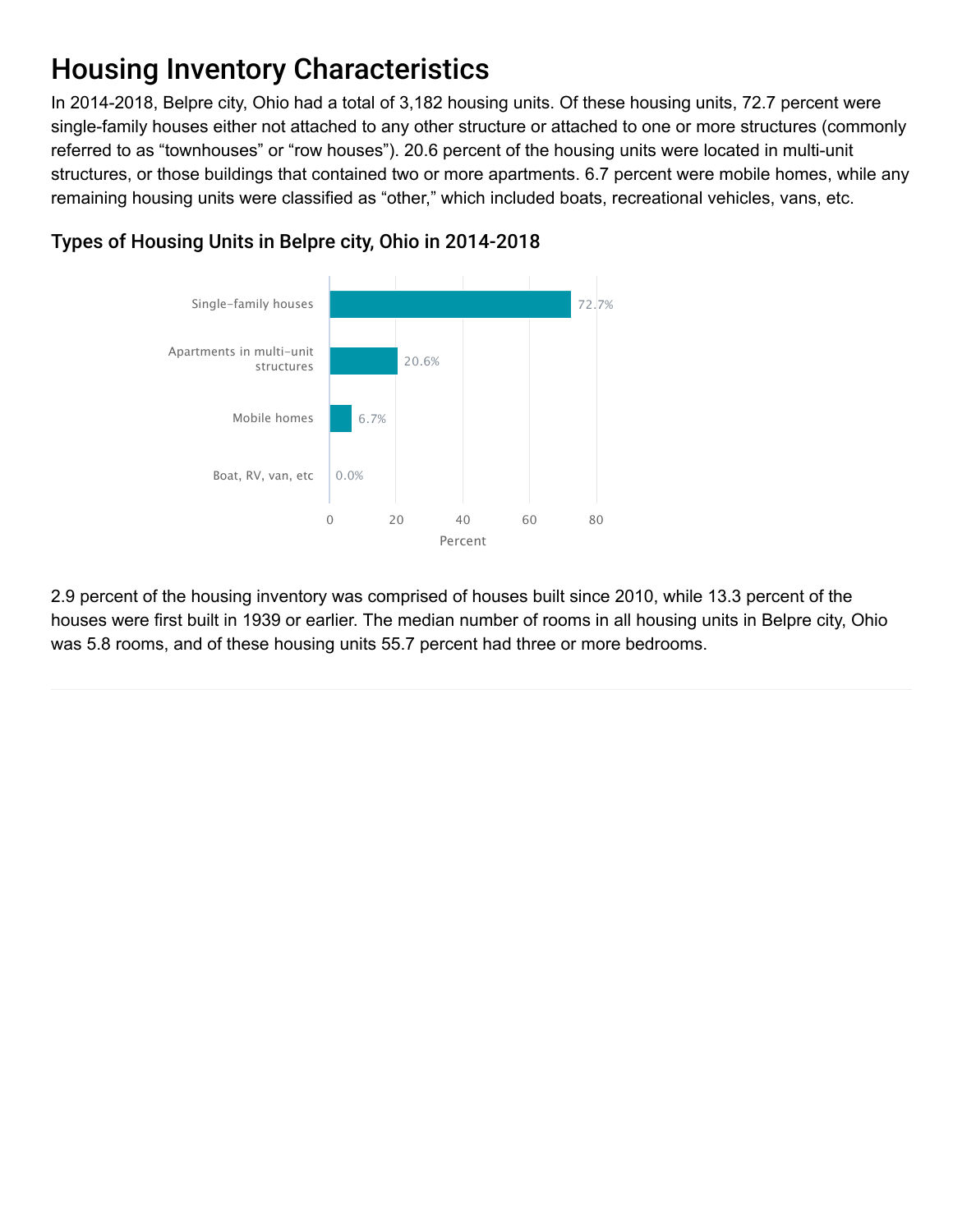# Occupied Housing Characteristics

In 2014-2018, Belpre city, Ohio had 2,870 housing units that were occupied or had people living in them, while the remaining 312 were vacant. Of the occupied housing units, the percentage of these houses occupied by owners (also known as the homeownership rate) was 72.5 percent while renters occupied 27.5 percent. The average household size of owner-occupied houses was 2.34 and in renter-occupied houses it was 1.97.

16.1 percent of householders of these occupied houses had moved into their house since 2015, while 20.1 percent moved into their house in 1989 or earlier. Households without a vehicle available for personal use comprised 6.5 percent and another 16.8 percent had three or more vehicles available for use.

The following chart provides the primary fuel used to heat houses in Belpre city, Ohio:



#### House Heating Fuel Used in Belpre city, Ohio in 2014-2018

<sup>†</sup>This category includes utility, bottled, tank, or LP gas.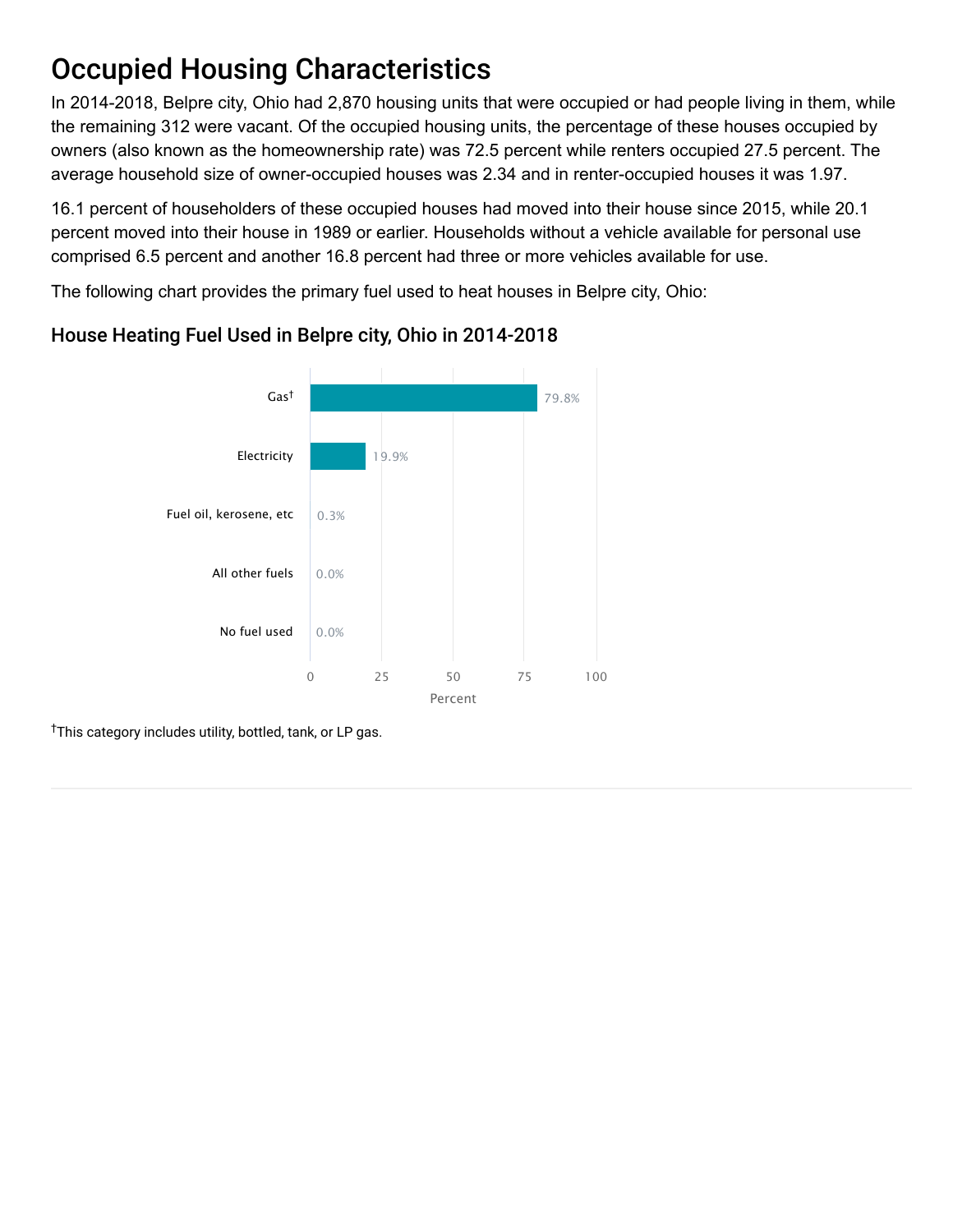# Financial Characteristics and Housing Costs

In 2014-2018, the median property value for owner-occupied houses in Belpre city, Ohio was \$101,100.

Of the owner-occupied households, 47.8 percent had a mortgage. 52.2 percent owned their houses "free and clear," that is without a mortgage or loan on the house. The median monthly housing costs for owners with a mortgage was \$928 and for owners without a mortgage it was \$369.

For renter-occupied houses, the median gross rent for Belpre city, Ohio was \$681. Gross rent includes the monthly contract rent and any monthly payments made for electricity, gas, water and sewer, and any other fuels to heat the house.

Households that pay thirty percent or more of their income on housing costs are considered cost-burdened. In 2014-2018, cost-burdened households in Belpre city, Ohio accounted for 24.7 percent of owners with a mortgage, 11.1 percent of owners without a mortgage, and 41.2 percent of renters.

#### Occupants with a Housing Cost Burden in Belpre city, Ohio in 2014-2018

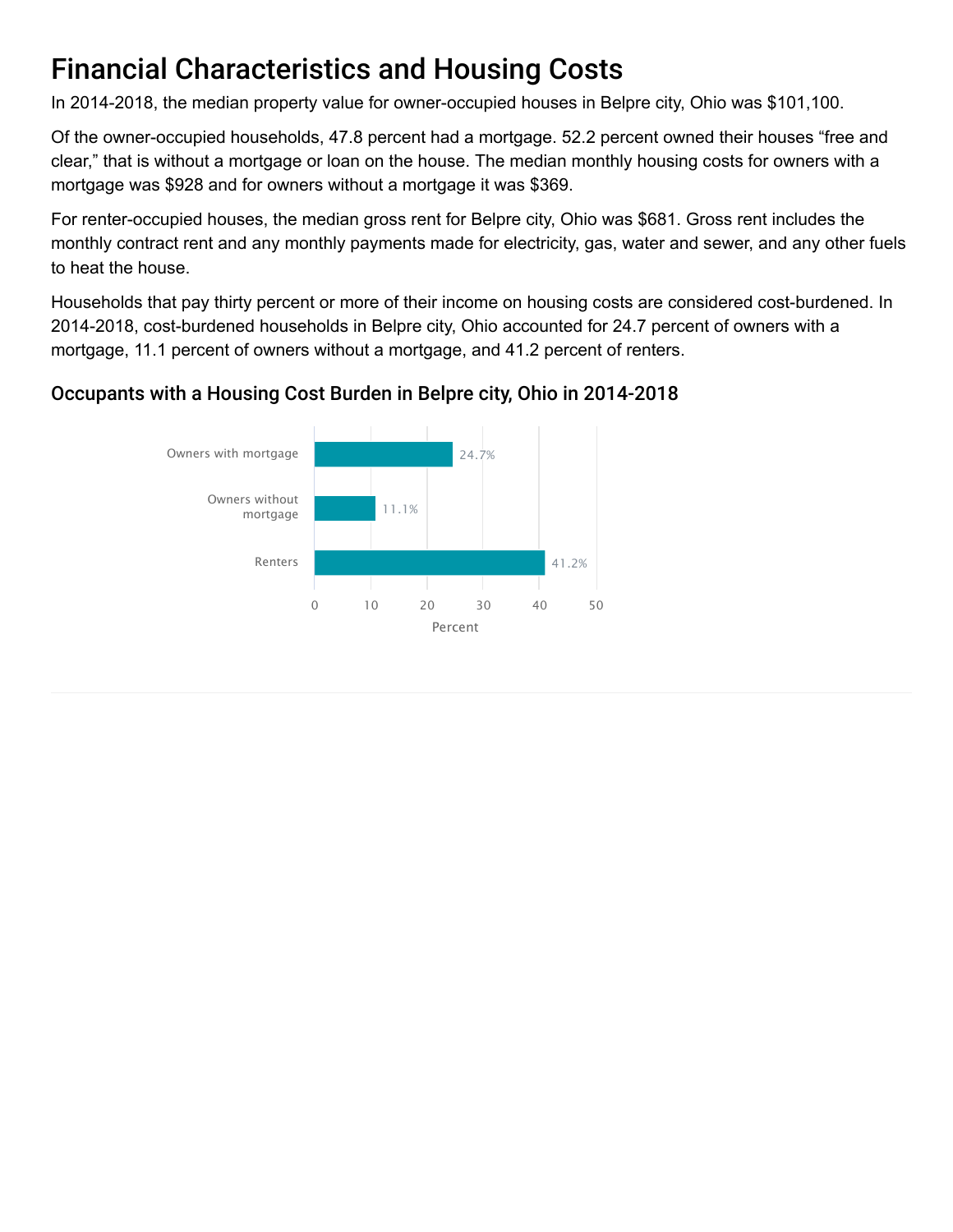# Computer and Internet Use

In 2014-2018, 83.2 percent of households in Belpre city, Ohio had a computer, and 72.8 percent had a broadband internet subscription.

An estimated 71.7 percent of households had a desktop or laptop, 64.1 percent had a smartphone, 48.6 percent had a tablet or other portable wireless computer, and 1.8 percent had some other computer.

# Types of Computers in Belpre city, Ohio in 2014-2018